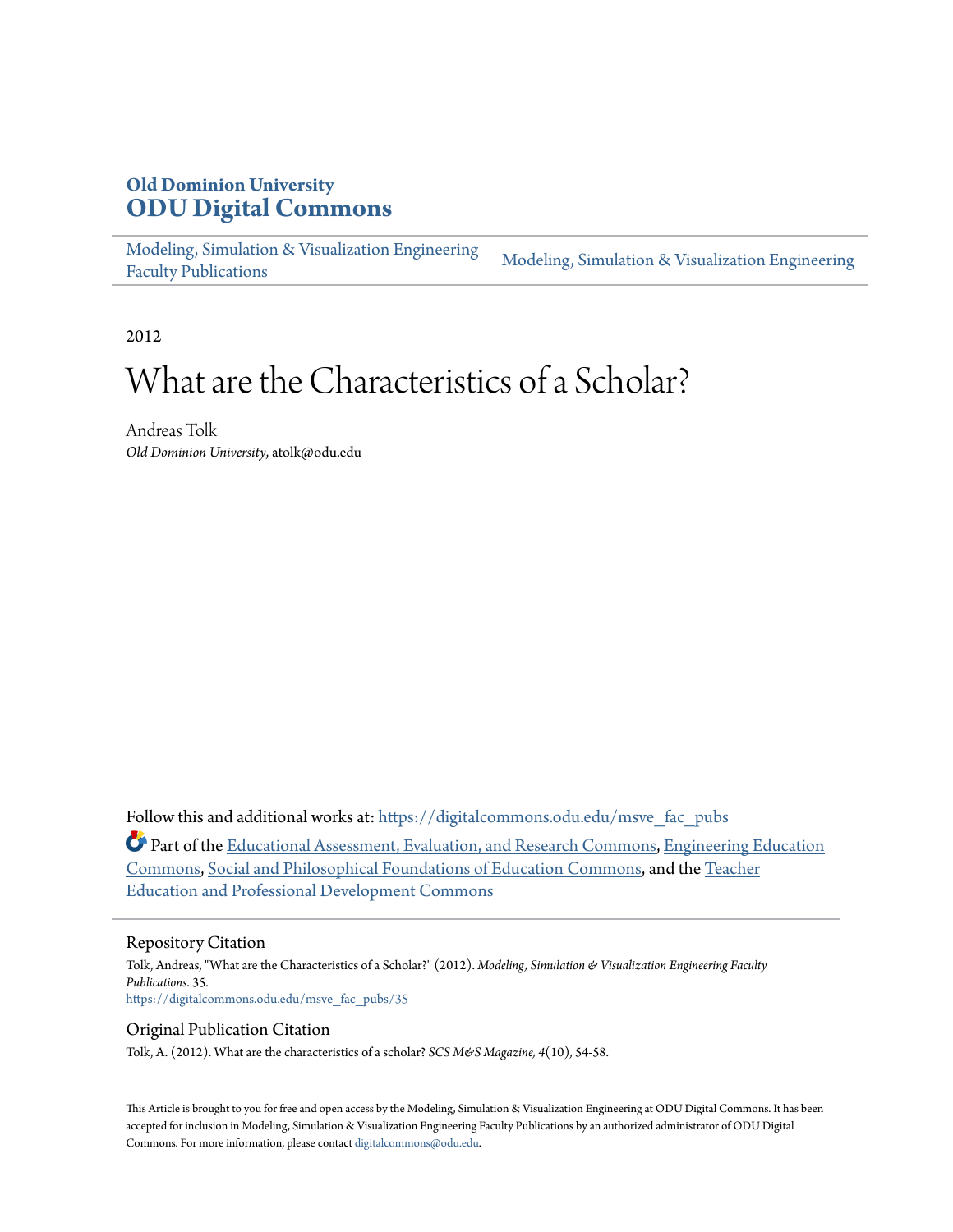# **What are the Characteristics of a Scholar?**

**Andreas Tolk, Ph.D.**  Department of Eng. Mgmt. & Systems Eng. Old Dominion University Norfolk, VA, USA

## **1 INTRODUCTION**

Whenever a university environment a promotion or a tenure decision comes up, the committee must decide if the applicant is qualified. One of the defining characteristics that are evaluated in this context is the question about scholarly activities. The committee has to answer the question: is the applicant a good scholar? But what are the characteristics of a good scholar? Is it the number of publications? Or is it the number of references to the publications? Can we define tangible measures, or are the intangibles as important – or even more important – when we make a decision if someone is a good scholar or not? Is popularity a measure?

When I was confronted with this question I decided to apply what I learned during my scholarly activities: I started with a literature review. The result, however, was disappointing. Only very few papers existed, and they were not of good help as they remained on the very general level when it came to defining characteristics. So I decided to ask friends, colleagues, and students for their input. Using web-based survey tools, I created a questionnaire that I submitted to my teaching- and research partners world-wide. More than 50 answers came back. While my question for the characteristics of a scholar was not answered unambiguously, the survey showed some clear trends that I want to share.

This is by far not an academic effort conducted with the necessary rigor. Way more research is needed to understand better what we think about scholars and their defining characteristics, but this is a start; not more, not less!

# **2 DEMOGRAPHICS**

The first result to report is who answered the call for opinions? In the questionnaire, I asked the partners to characterize themselves regarding which category they belong to, giving the following options:

- Faculty
	- o Full Professor
	- o Associate Professor
	- o Assistant Professor
- Other University Personal o Research Staff
	- o Students
- Industry
	- o Research and Development
	- o Other Industry
- Other

Not surprisingly, most answers came from faculty and other university personnel. The following graphic gives the detailed distribution.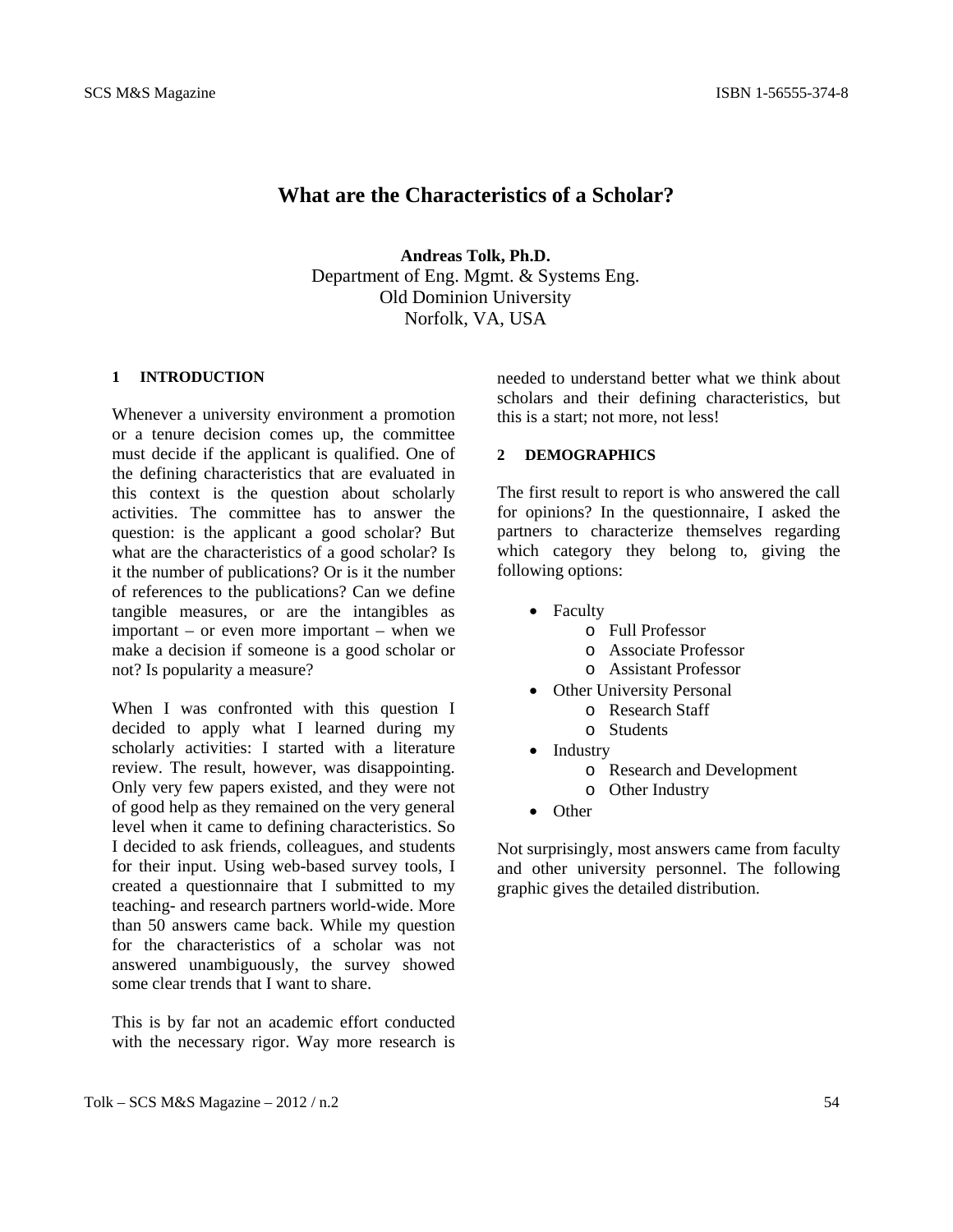

*Figure 1: Professions* 

I received the majority of answers from colleagues working in the United States and Canada, but I also received answers from Europe, Arabia, Australia, China, South Korea, and South America. The distribution is shown in the next graphic.



*Figure 2: Countries* 

Finally, 72% were male, 23% were female, and 5% did not answer this question.

It should be pointed out that I had no control if these answers regarding the demographical data are correct. It is possible that people purposefully or accidentally placed themselves into wrong categories, but I assume that I received honest and correct answers. I also assume that everybody only filled out the questionnaire once and nobody tried to push his or her views by submitting duplicates. In a more professional study, this needs to be taken into consideration.

### **3 RESULTS**

The important part of the questionnaire was divided into three parts.

#### **3.1 Characteristics of a Scholar**

In the first part, I started with the following explanation:

Scholarship itself is a very complicated topic, as there are no general accepted definitions. The history of science and engineering has identified many qualities and characteristics of great scholars, and I am quite sure that no person embodies them all, so how do we judge scholarship? How do we decide if the contribution of someone distinguishing him sufficiently to recognize him as a scholar that shall represent the university to the inside and the outside as a scholar? Colleges of the University of the Free State in South Africa came up with the most including definition I am aware of. In their short essay of 2006, they identify 10 characteristics. I added two more I fought being important. How do you rate the importance of these characteristics? Here are the 12 characteristics with definitions:

**Definition** – a scholar has a sharp focus that delimits the area of inquiry in which he (or she) works ... this development of a long-term research identity is crucially dependent on sharp definition.

**Disposition** – a scholar is marked by what could be called academic poise; a skepticism about knowledge claims, self-criticism and doubt.

**Immersion** – a scholar is intimately familiar with and knowledgeable about both the classical and most recent literatures in the area of inquiry.

**Authority** – a scholar is articulate about her area of inquiry and can speak with authority and clarity about what it is she researches, why and with what hypotheses.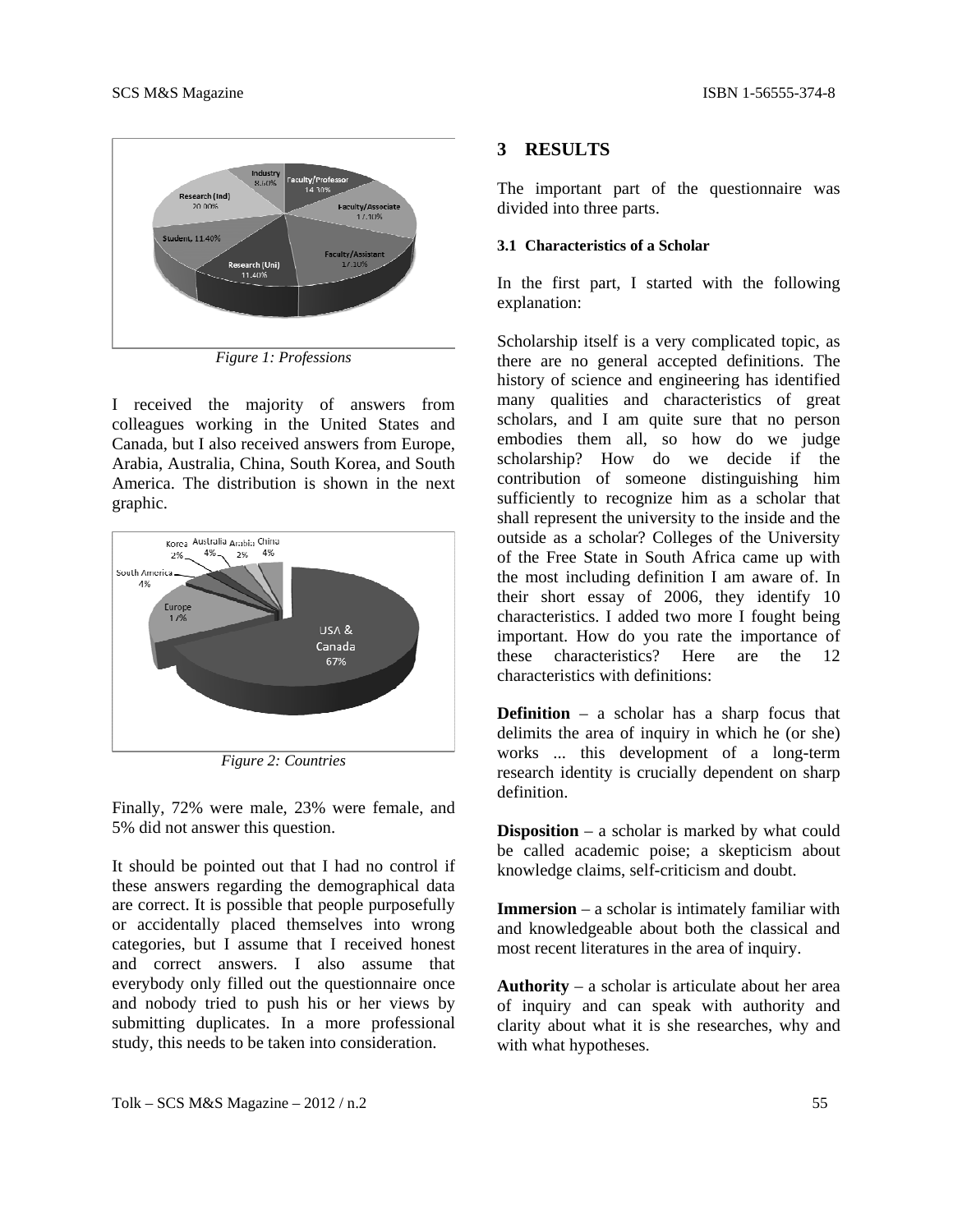**Persistence** – a scholar shows resoluteness in seeking deep explanations for events, persistence despite repeated cul-de-sacs in the course of investigation.

**Passion** – a scholar is passionate, and seen to be passionate, about what he studies.

**Connection** – a scholar is well-networked with and among the leading international scholars in his field of interest.

**Recognition** – a scholar is easily recognized among her peers as a bright, up-and-coming researcher, and increasingly called on to participate in various research and writing activities and program/session chair responsibilities as a result of the promising quality of her work.

**Productivity** – a scholar is highly productive through published and presented research, in the right forums. This means a high degree of selectivity is applied in making decisions as to where to appear and with what kinds of research reports.

**Competitiveness** – a scholar constantly seeks opportunities in which to compete for the best research grants, the prominent scholarly awards and all other kinds of competitive events that both recognize and support outstanding work.

**Ethics** – a scholar follows strong professional ethics and rooted in honesty about the own work, accepting constructive criticism, treating others with respect, and not gaining personal advantage out of serving positions.

**Loyalty** – a scholar supports his university or organization. He actively engages in the development of new ideas, supports local events by ensuring the academic level of quality, and mentors colleagues to build something new and meaningful.

For all these 12 characteristics I asked if this is something absolutely necessary for a scholar, if this is something optional or nice to have, but not really essential, or if this is something not necessary at all. I also allowed checking undecided as an option for the case that the person answering the questionnaire had no strong opinion on certain characteristics, but this option was hardly utilized by those answering the question.

Table 1 summarizes the results. I ordered the characteristics in order of there importance for the group of people that voice and opinion.

Interestingly enough, *Ethics* and *Immersion* are identified as most important characteristics in the group, and both of them are hard to capture with hard metrics, such as publication numbers, references, or indexes used in the community. Disposition, Authority, Persistence, and Passion

|                 | Essential | Optional | Not<br>needed | Undecided |
|-----------------|-----------|----------|---------------|-----------|
| <b>Ethics</b>   | 94%       | 6%       | $0\%$         | $0\%$     |
| Immersion       | 92%       | 6%       | $0\%$         | 2%        |
| Disposition     | 86%       | 11%      | 2%            | $0\%$     |
| Authority       | 86%       | 11%      | 2%            | $0\%$     |
| Persistence     | 83%       | 11%      | 6%            | $0\%$     |
| Passion         | 80%       | 17%      | 3%            | $0\%$     |
| Productivity    | 57%       | 34%      | 9%            | $0\%$     |
| Definition      | 50%       | 41%      | 3%            | 6%        |
| Recognition     | 37%       | 51%      | 9%            | 3%        |
| Loyalty         | 37%       | 49%      | 14%           | $0\%$     |
| Connection      | 34%       | 63%      | 3%            | $0\%$     |
| Competitiveness | 15%       | 67%      | 18%           | $0\%$     |

#### Table 1: Characteristics

follow, separated by a significant gap from the next set of characteristics. The in tenure and promotion committees often used metrics for *Productivity* and *Competitiveness* – like publications, presentations, h-index, and others – are only in the midfield or even at the end of the enumeration that emerged from the questionnaire.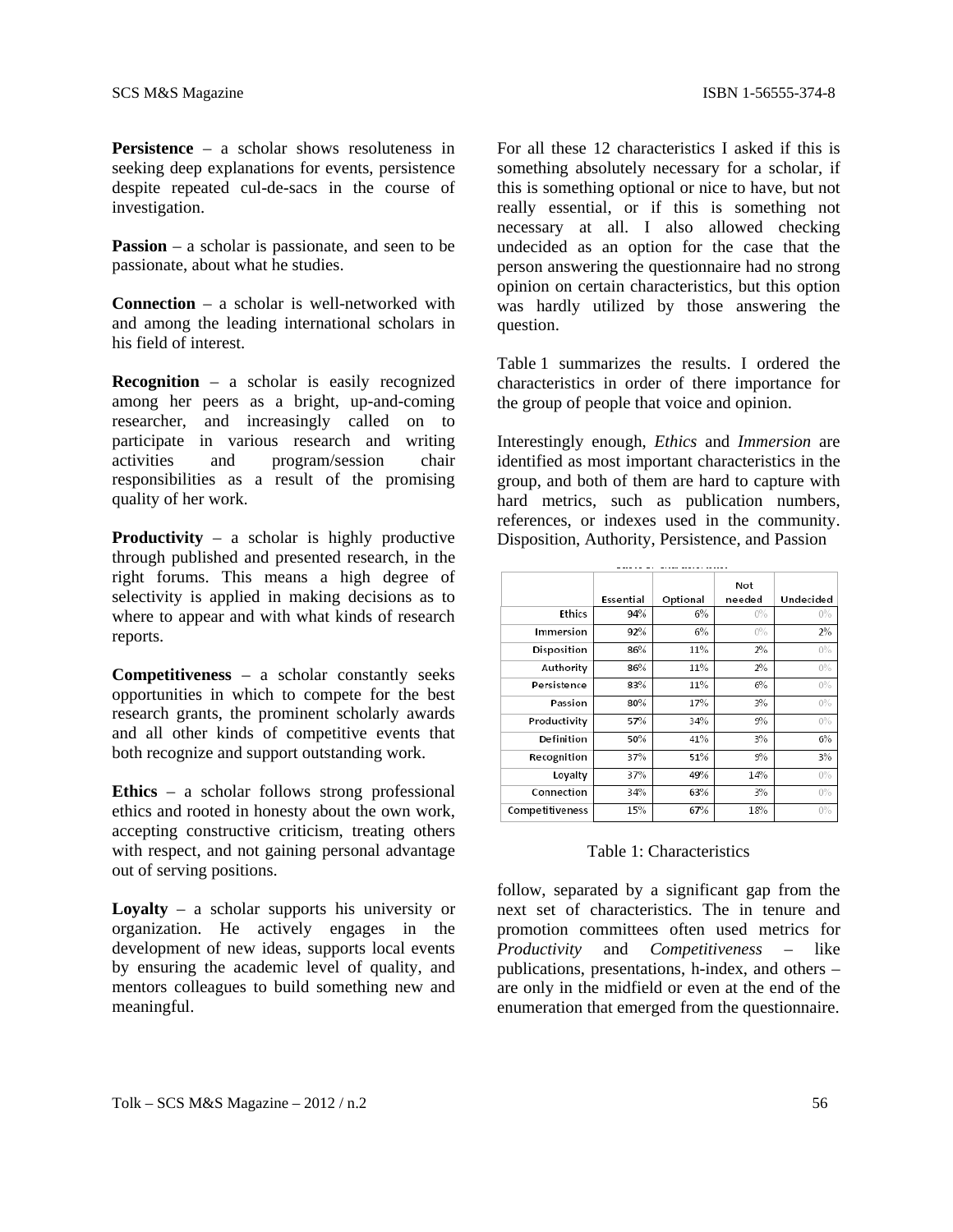## **3.2 Additional Essential and Optional Characteristics**

In the second part, the questionnaire provided the option to add in free text additional essential and optional characteristics for scholars that were not enumerated in the first part. Only 18 listed additional essential characteristics; and only 12 added optional or nice to have characteristics. Several answers were dealing with the same ideas. The following enumeration presents a summary of these answers in condensed form. Again, a more thorough research is needed to provide a better basis, but the trends presented here may already be useful.

Interesting enough, the additional characteristics were often cross-listed as essential and optional, so they are only captured here once.

**Mentorship** – a scholar mentors other members of the community, in particular students and junior faculty, to introduce them to the field of expertise represented by him.

**Contribution** – a scholar has significant or very high contributions in his field. The significance contribution in academia is often reflected as sound theory/proof that has been widely cited and recognized. The significance contribution in application/industry can be reflected as mature standards, approaches, or tools. In some outstanding cases, a scholar can even combine contributions both in theory and applications.

**Integrity** – a scholar shows scrupulous regard for truth, clear distinctions between fact and opinion, and rejection of pressure to spin research in any way favored by authority or funder.

**Tenacity** – a scholar demonstrates the ability to continue in the face of set-backs, delays, criticism and rejection.

**Service to mankind** – a scholar must put humanity as the main objective of each inquiry. Any research directed against mankind needs to be rejected.

**Open-mindedness** – a scholar is willing and able to understand a range of views and to accommodate them as appropriate in his own thinking. This includes in particular being receptive to ideas of other researchers (and giving these researchers the proper credit as well).

**Vision** – a scholar has a personal driving search for improving human knowledge. This requires a discerning mind with the willingness to pursue issues that are not necessarily in line with – or even acceptable to – the current views of the particular scientific community of interest.

**Insight** – a scholar advances the field of study with an understanding of past work and present efforts to forge new direction. Creativity and innovation are necessary for this, as they allow seeing new structures that other experts overlooked.

**Order** – a scholar seeks to create order out of chaos and succeeds. This includes the capacity to endure disorder without forcing order until there is sufficient evidence to support it.

Some terms that could easily we justified as characteristics of scholars were often used in the explanation, such as intelligence, innovation, creativity, perseverance, and many more.

In additional comments, the scholarly work of professors was directly connected with the creation, application, integration, and dissemination of knowledge. Although that the role of teachers and scholars was clearly distinguished it was observed that good scholars are often also good teachers that are able to fuel the passion for their field with students and junior faculty.

It was also observed that some scholars are innovative by creating new connections between known elements in the body of knowledge in a